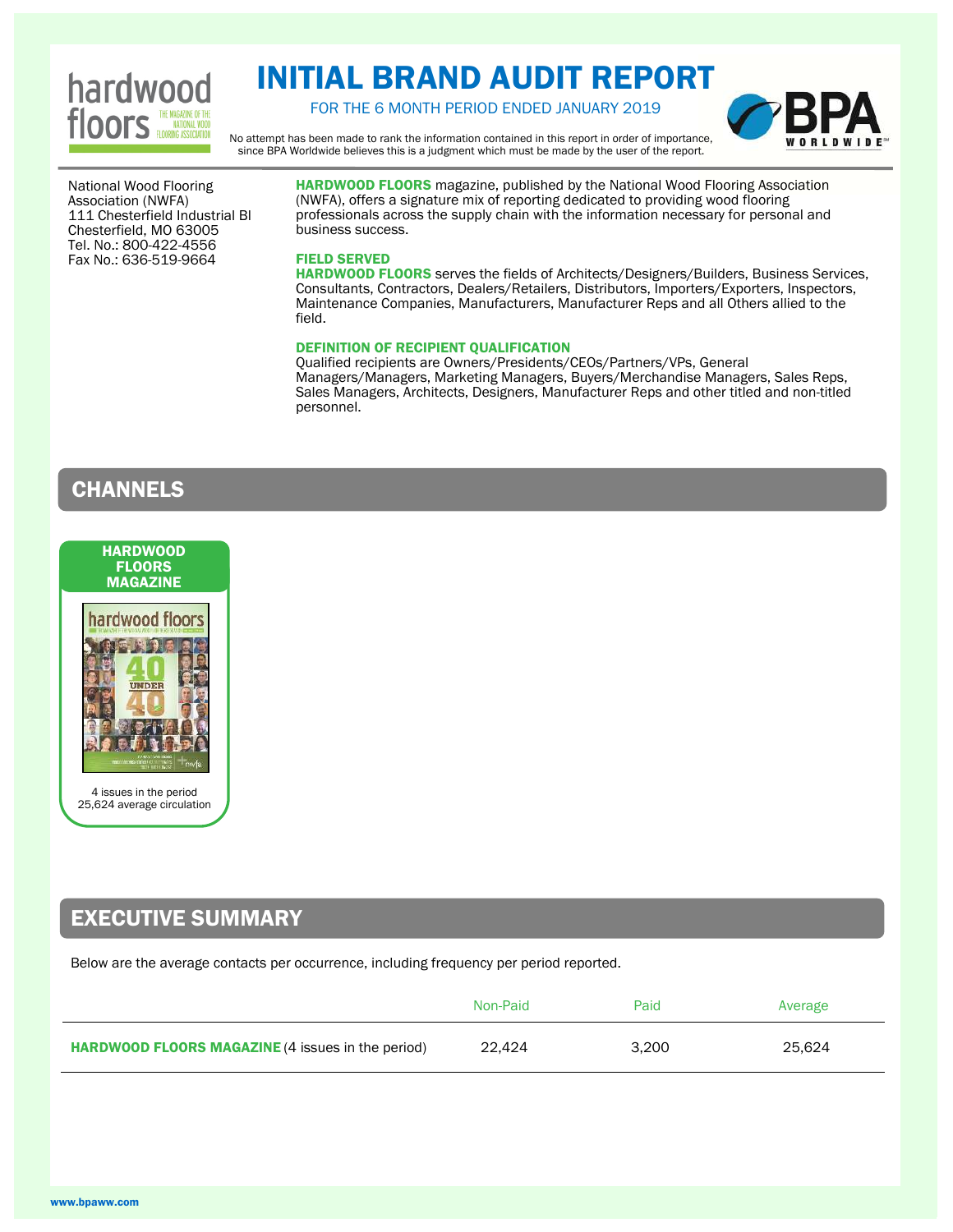### MAGAZINE CHANNEL **Official Publication of: None/Established: 2017/Issues Per Year: 4**

| <b>AVERAGE NON-QUALIFIED CIRCULATION</b>     |        |
|----------------------------------------------|--------|
| Non-Qualified<br>Not Included Elsewhere      | Copies |
| <b>Other Paid Circulation</b>                |        |
| Advertiser and Agency                        | 6      |
| Allocated for Trade Shows<br>and Conventions | 250    |
| All Other                                    | 1.384  |
| ΤΩΤΑΙ                                        | 1,640  |

| <b>1. AVERAGE OUALIFIED CIRCULATION BREAKOUT FOR PERIOD</b>       |        |                    |             |                                              |                   |      |  |
|-------------------------------------------------------------------|--------|--------------------|-------------|----------------------------------------------|-------------------|------|--|
|                                                                   |        | Total<br>Oualified | Non-Paid    | Oualified                                    | Oualified<br>Paid |      |  |
| Qualified<br>Circulation                                          |        |                    |             | Copies Percent Copies Percent Copies Percent |                   |      |  |
| Individual                                                        | 22.424 |                    | 87.5 22,424 | 87.5                                         |                   |      |  |
| Sponsored<br>Individually<br>Addressed                            |        |                    |             |                                              |                   |      |  |
| *Membership<br><b>Benefit</b>                                     | 3.200  | 12.5               |             | ÷,                                           | 3.200             | 12.5 |  |
| Multi-Copy Same<br>Addressee                                      |        |                    |             |                                              |                   |      |  |
| Single Copy Sales                                                 |        |                    |             |                                              |                   |      |  |
| TOTAL<br>QUALIFIED 25,624 100.0 22,424 87.5<br><b>CIRCULATION</b> |        |                    |             |                                              | 3.200             | 12.5 |  |
| *See Additional Data                                              |        |                    |             |                                              |                   |      |  |

### 2. QUALIFIED CIRCULATION BY ISSUES FOR PERIOD

| 2018/2019<br>Issue   | Oualified<br>Non-Paid | Qualified<br>Paid | Total<br>Oualified |
|----------------------|-----------------------|-------------------|--------------------|
| August/<br>September | 21,938                | 3,557             | 25.495             |
| October/<br>November | 22.947                | 3.040             | 25,987             |
| Industry<br>Guide    | 22.425                | 3.072             | 25.497             |
| December/<br>January | 22.387                | 3,131             | 25.518             |

#### 3a. BUSINESS/OCCUPATION BREAKOUT OF QUALIFIED CIRCULATION FOR ISSUE OF DECEMBER 2018/JANUARY 2019 This issue is 0.6% or 142 copies below the average of the other 3 issues reported in Paragraph 2.

| Business & Industry                          | Total<br>Qualified | Percent<br>of Total | <b>Qualified Qualified</b><br>Non-Paid | Paid                     | Owner/<br>Pres/<br>CEO/<br>Partner/<br>VP | General<br>Mgr/Mgr | Mar-<br>keting<br>Mgr | Buyer/<br>Mer-<br>chandise<br>Mgr | <b>Sales</b><br>Rep | <b>Sales</b><br>Mgr |                          | Architect Designer | Manu-<br>facturer<br>Rep | Other |
|----------------------------------------------|--------------------|---------------------|----------------------------------------|--------------------------|-------------------------------------------|--------------------|-----------------------|-----------------------------------|---------------------|---------------------|--------------------------|--------------------|--------------------------|-------|
| Architect/Designer/Builder                   | 963                | 3.8                 | 963                                    | $\overline{\phantom{a}}$ | 783                                       | 62                 | $\overline{7}$        | 3                                 | 23                  | 15                  | 13                       | 23                 | $\overline{2}$           | 32    |
| <b>Business Service</b>                      | 476                | 1.9                 | 446                                    | 30                       | 315                                       | 60                 | 19                    | 3                                 | 14                  | 9                   | $\overline{2}$           | 4                  | 1                        | 49    |
| Consultant                                   | 222                | 0.9                 | 176                                    | 46                       | 123                                       | 33                 | $\overline{7}$        | 2                                 | 16                  | $\overline{4}$      | $\overline{\phantom{a}}$ | 3                  | $\mathbf 1$              | 33    |
| Contractor                                   | 10,145             | 39.7                | 8,946                                  | 1,199                    | 6,681                                     | 2,413              | 31                    | 27                                | 95                  | 138                 | 8                        | 14                 | 3                        | 735   |
| Dealer/Retailer                              | 6,787              | 26.6                | 6,787                                  | ٠.                       | 4,626                                     | 1,035              | 66                    | 49                                | 402                 | 219                 |                          | 38                 | $\overline{4}$           | 348   |
| Distributor                                  | 1,526              | 6.0                 | 1,091                                  | 435                      | 522                                       | 432                | 35                    | 53                                | 224                 | 95                  | $\overline{2}$           | 4                  | $\overline{2}$           | 157   |
| Importer/Exporter                            | 198                | 0.8                 | 137                                    | 61                       | 66                                        | 89                 | 5                     |                                   | 15                  | 8                   |                          | ٠                  | ٠                        | 15    |
| Inspector                                    | 169                | 0.7                 | 69                                     | 100                      | 80                                        | 73                 | $\sim$                |                                   |                     |                     | $\mathbf{1}$             | ۰                  | ٠                        | 15    |
| Maintenance Company                          | 50                 | 0.2                 | 50                                     | ٠                        | 30                                        | 6                  | $\overline{2}$        |                                   | 3                   | $\mathbf{1}$        |                          | $\overline{2}$     | $1\,$                    | 5     |
| Manufacturer                                 | 2,688              | 10.5                | 2,072                                  | 616                      | 1,139                                     | 569                | 169                   | 27                                | 199                 | 222                 | $\mathbf{1}$             | 10                 | 17                       | 335   |
| Manufacturer Rep                             | 139                | 0.5                 | 139                                    | ٠                        | 38                                        | 13                 | $\overline{4}$        | $\mathbf{1}$                      | 44                  | 22                  |                          | ٠                  | $\overline{7}$           | 10    |
| Other                                        | 2,155              | 8.4                 | 1,511                                  | 644                      | 729                                       | 349                | 23                    | 8                                 | 28                  | 36                  | $\mathbf{1}$             | 4                  | $\overline{2}$           | 975   |
| <b>TOTAL QUALIFIED</b><br><b>CIRCULATION</b> | 25,518             | 100.0               | 22,387                                 | 3,131                    | 15,132                                    | 5,134              | 368                   | 173                               | 1,063               | 769                 | 28                       | 102                | 40                       | 2,709 |
| <b>PERCENT</b>                               | 100.0              |                     | 87.7                                   | 12.3                     | 59.3                                      | 20.1               | 1.4                   | 0.7                               | 4.2                 | 3.0                 | 0.1                      | 0.4                | 0.2                      | 10.6  |

### 3b. QUALIFICATION SOURCE BREAKOUT OF QUALIFIED CIRCULATION FOR ISSUE OF DECEMBER 2018/JANUARY 2019

|                                                                                          | <b>Qualified Within</b>  |                          |                          |                          |                          |                          |                          |
|------------------------------------------------------------------------------------------|--------------------------|--------------------------|--------------------------|--------------------------|--------------------------|--------------------------|--------------------------|
| <b>Qualification Source</b>                                                              | $1$ year                 | 2 year                   | 3 year                   | Oualified<br>Non-Paid    | <b>Oualified</b><br>Paid | Total<br>Qualified       | Percent                  |
| <b>TOTAL</b> - Direct Request:                                                           | 3,276                    | 10,875                   | 46                       | 14,197                   | $\blacksquare$           | 14,197                   | 55.6                     |
| a. Written                                                                               | 236                      |                          |                          | 236                      |                          | 236                      | 0.9                      |
| b. Telecommunication                                                                     | 2,219                    | 9,263                    | $\overline{\phantom{a}}$ | 11,482                   | $\overline{\phantom{0}}$ | 11,482                   | 45.0                     |
| c. Electronic                                                                            | 821                      | 1,612                    | 46                       | 2,479                    | $\sim$                   | 2,479                    | 9.7                      |
| <b>TOTAL</b> - Request from recipient's company:<br>II.                                  | 6                        | $\blacksquare$           |                          | 6                        |                          | 6                        |                          |
| a. Written                                                                               |                          |                          |                          |                          |                          |                          |                          |
| b. Telecommunication                                                                     | $\overline{\phantom{a}}$ | $\overline{\phantom{a}}$ | $\overline{\phantom{a}}$ | $\overline{\phantom{a}}$ | $\overline{\phantom{a}}$ | $\overline{\phantom{a}}$ | $\sim$                   |
| c. Electronic                                                                            | 6                        |                          | $\overline{\phantom{a}}$ | 6                        |                          | 6                        |                          |
| III. TOTAL - Membership Benefit:                                                         | 3,131                    | $\blacksquare$           | $\overline{\phantom{a}}$ | $\blacksquare$           | 3,131                    | 3,131                    | 12.3                     |
| a. Individual                                                                            | 3,131                    | $\sim$                   | ٠                        | ×.                       | 3,131                    | 3,131                    | 12.3                     |
| b. Organizational                                                                        | $\overline{\phantom{a}}$ |                          |                          | ٠                        |                          |                          |                          |
| IV. TOTAL - Communication from recipient or<br>recipient's company (other than request): | 461                      | 233                      |                          | 694                      |                          | 694                      | 2.7                      |
| a. Written                                                                               | $\overline{4}$           | 6                        | $\overline{\phantom{a}}$ | 10                       | $\overline{\phantom{a}}$ | 10                       |                          |
| b. Telecommunication                                                                     |                          |                          |                          |                          |                          |                          |                          |
| c. Electronic                                                                            | 457                      | 227                      | $\overline{a}$           | 684                      | $\overline{\phantom{0}}$ | 684                      | 2.7                      |
| <b>TOTAL</b> - Sources other than above (listed<br>V.<br>alphabetically):                | 6,276                    | 1,214                    |                          | 7,490                    | $\blacksquare$           | 7,490                    | 29.4                     |
| Association rosters and directories                                                      | $\overline{\phantom{a}}$ | $\overline{\phantom{a}}$ | $\blacksquare$           | $\overline{\phantom{a}}$ |                          | $\overline{\phantom{a}}$ | $\overline{\phantom{a}}$ |
| <b>Business directories</b>                                                              | ٠                        | $\sim$                   |                          | ٠                        |                          | ٠                        |                          |
| Manufacturer's, distributor's and wholesaler's lists                                     | $\overline{\phantom{a}}$ | $\overline{\phantom{a}}$ | $\overline{\phantom{a}}$ | $\sim$                   | $\overline{\phantom{a}}$ | $\overline{\phantom{a}}$ | $\overline{\phantom{a}}$ |
| *Other sources                                                                           | 6,276                    | 1,214                    | ٠                        | 7,490                    |                          | 7,490                    | 29.4                     |
| VI. TOTAL - Single Copy Sales:                                                           | $\blacksquare$           |                          |                          | $\overline{a}$           |                          | $\blacksquare$           |                          |
| <b>TOTAL QUALIFIED CIRCULATION</b>                                                       | 13,150                   | 12,322                   | 46                       | 22,387                   | 3,131                    | 25,518                   | 100.0                    |
| <b>PERCENT</b>                                                                           | 51.5                     | 48.3                     | 0.2                      | 87.7                     | 12.3                     | 100.0                    |                          |
| *See Additional Data                                                                     |                          |                          |                          |                          |                          |                          |                          |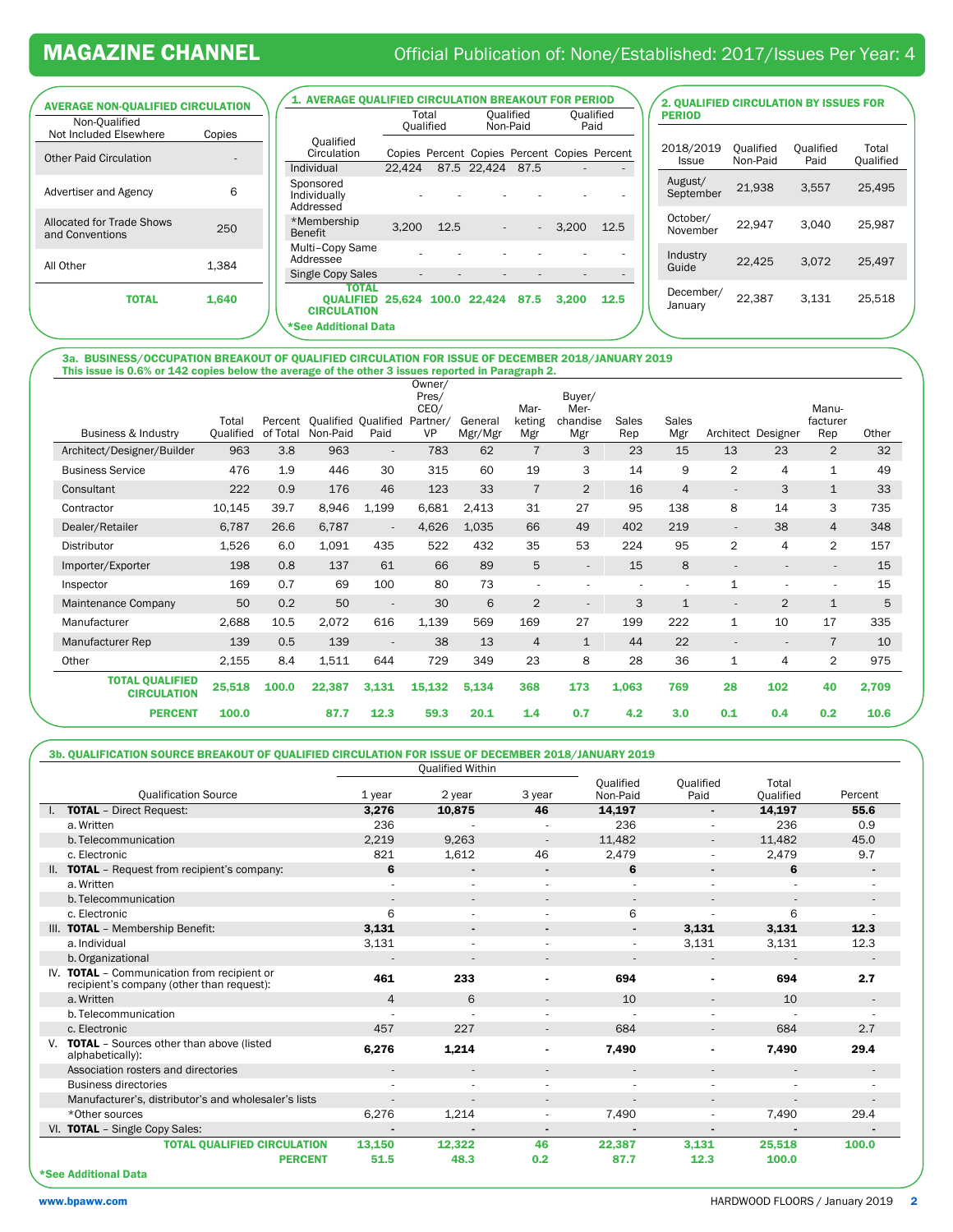| <b>Mailing Address</b>                        | Qualified<br>Non-Paid | Oualified<br>Paid | <b>Total Qualified</b>   | Percent                  |
|-----------------------------------------------|-----------------------|-------------------|--------------------------|--------------------------|
| Individuals by name and title and/or function | 20,644                | 2,019             | 22,663                   | 88.9                     |
| Individuals by name only                      | 1,734                 | 1,108             | 2.842                    | 11.1                     |
| Titles or functions only                      |                       |                   | $\overline{2}$           |                          |
| Company names only                            | 8                     | 3                 | 11                       |                          |
| Multiple Copy Same Addressee copies           | $\sim$                | $\overline{a}$    |                          | $\overline{\phantom{a}}$ |
| Single Copy Sales                             |                       |                   | $\overline{\phantom{a}}$ |                          |
| <b>TOTAL QUALIFIED CIRCULATION</b>            | 22,387                | 3,131             | 25,518                   | 100.0                    |

| State                   | Oualified<br>Non-Paid | Qualified<br>Paid | Total<br>Qualified | Percent | <b>State</b>            | Oualified<br>Non-Paid    | Qualified<br>Paid | Total<br>Qualified | Percent |
|-------------------------|-----------------------|-------------------|--------------------|---------|-------------------------|--------------------------|-------------------|--------------------|---------|
| Maine                   | 122                   | 16                | 138                |         | Kentucky                | 302                      | 34                | 336                |         |
| New Hampshire           | 180                   | 19                | 199                |         | Tennessee               | 543                      | 73                | 616                |         |
| Vermont                 | 75                    | 11                | 86                 |         | Alabama                 | 260                      | 27                | 287                |         |
| Massachusetts           | 537                   | 58                | 595                |         | Mississippi             | 116                      | 9                 | 125                |         |
| Rhode Island            | 76                    | 6                 | 82                 |         | EAST SO. CENTRAL        | 1,221                    | 143               | 1,364              | 5.3     |
| Connecticut             | 309                   | 39                | 348                |         | Arkansas                | 183                      | 18                | 201                |         |
| <b>NEW ENGLAND</b>      | 1.299                 | 149               | 1.448              | 5.7     | Louisiana               | 230                      | 24                | 254                |         |
| New York                | 1,273                 | 176               | 1,449              |         | Oklahoma                | 176                      | 15                | 191                |         |
| New Jersey              | 719                   | 91                | 810                |         | Texas                   | 1,380                    | 151               | 1,531              |         |
| Pennsylvania            | 894                   | 106               | 1,000              |         | <b>WEST SO. CENTRAL</b> | 1,969                    | 208               | 2,177              | 8.5     |
| MIDDLE ATLANTIC         | 2,886                 | 373               | 3,259              | 12.8    | Montana                 | 111                      | $\overline{24}$   | 135                |         |
| Ohio                    | 717                   | 85                | 802                |         | Idaho                   | 143                      | 19                | 162                |         |
| Indiana                 | 431                   | 35                | 466                |         | Wyoming                 | 41                       | 6                 | 47                 |         |
| Illinois                | 833                   | 110               | 943                |         | Colorado                | 583                      | 84                | 667                |         |
| Michigan                | 627                   | 77                | 704                |         | <b>New Mexico</b>       | 123                      | 9                 | 132                |         |
| Wisconsin               | 581                   | 68                | 649                |         | Arizona                 | 359                      | 24                | 383                |         |
| <b>EAST NO. CENTRAL</b> | 3.189                 | 375               | 3,564              | 14.0    | Utah                    | 221                      | 27                | 248                |         |
| Minnesota               | 513                   | 54                | 567                |         | Nevada                  | 132                      | 15                | 147                |         |
| lowa                    | 227                   | 15                | 242                |         | <b>MOUNTAIN</b>         | 1,713                    | 208               | 1,921              | 7.5     |
| Missouri                | 524                   | 94                | 618                |         | Alaska                  | 34                       | $\overline{2}$    | 36                 |         |
| North Dakota            | 61                    | $\overline{4}$    | 65                 |         | Washington              | 535                      | 81                | 616                |         |
| South Dakota            | 51                    | 9                 | 60                 |         | Oregon                  | 365                      | 62                | 427                |         |
| Nebraska                | 142                   | 16                | 158                |         | California              | 2,381                    | 283               | 2,664              |         |
| Kansas                  | 213                   | 24                | 237                |         | Hawaii                  | 60                       | 19                | 79                 |         |
| <b>WEST NO. CENTRAL</b> | 1.731                 | 216               | 1,947              | 7.6     | <b>PACIFIC</b>          | 3,375                    | 447               | 3.822              | 15.0    |
| Delaware                | 78                    | 8                 | 86                 |         | <b>UNITED STATES</b>    | 21,932                   | 2,724             | 24,656             | 96.6    |
| Maryland                | 410                   | 49                | 459                |         | U.S. Territories        |                          |                   | $\overline{a}$     |         |
| Washington, DC          | 25                    | 11                | 36                 |         | Canada                  | 349                      | 266               | 615                |         |
| Virginia                | 592                   | 84                | 676                |         | Mexico                  | 9                        | 8                 | 17                 |         |
| West Virginia           | 85                    | 5                 | 90                 |         | Other International     | 97                       | 133               | 230                |         |
| North Carolina          | 891                   | 112               | 1,003              |         | APO/FPO                 | $\overline{\phantom{a}}$ | $\sim$            |                    |         |
| South Carolina          | 284                   | 48                | 332                |         |                         |                          |                   |                    |         |
| Georgia                 | 882                   | 115               | 997                |         | <b>TOTAL QUALIFIED</b>  |                          |                   |                    |         |
| Florida                 | 1,302                 | 173               | 1,475              |         | <b>CIRCULATION</b>      | 22.387                   | 3.131             | 25,518             | 100.0   |
| <b>SOUTH ATLANTIC</b>   | 4.549                 | 605               | 5,154              | 20.2    |                         |                          |                   |                    |         |